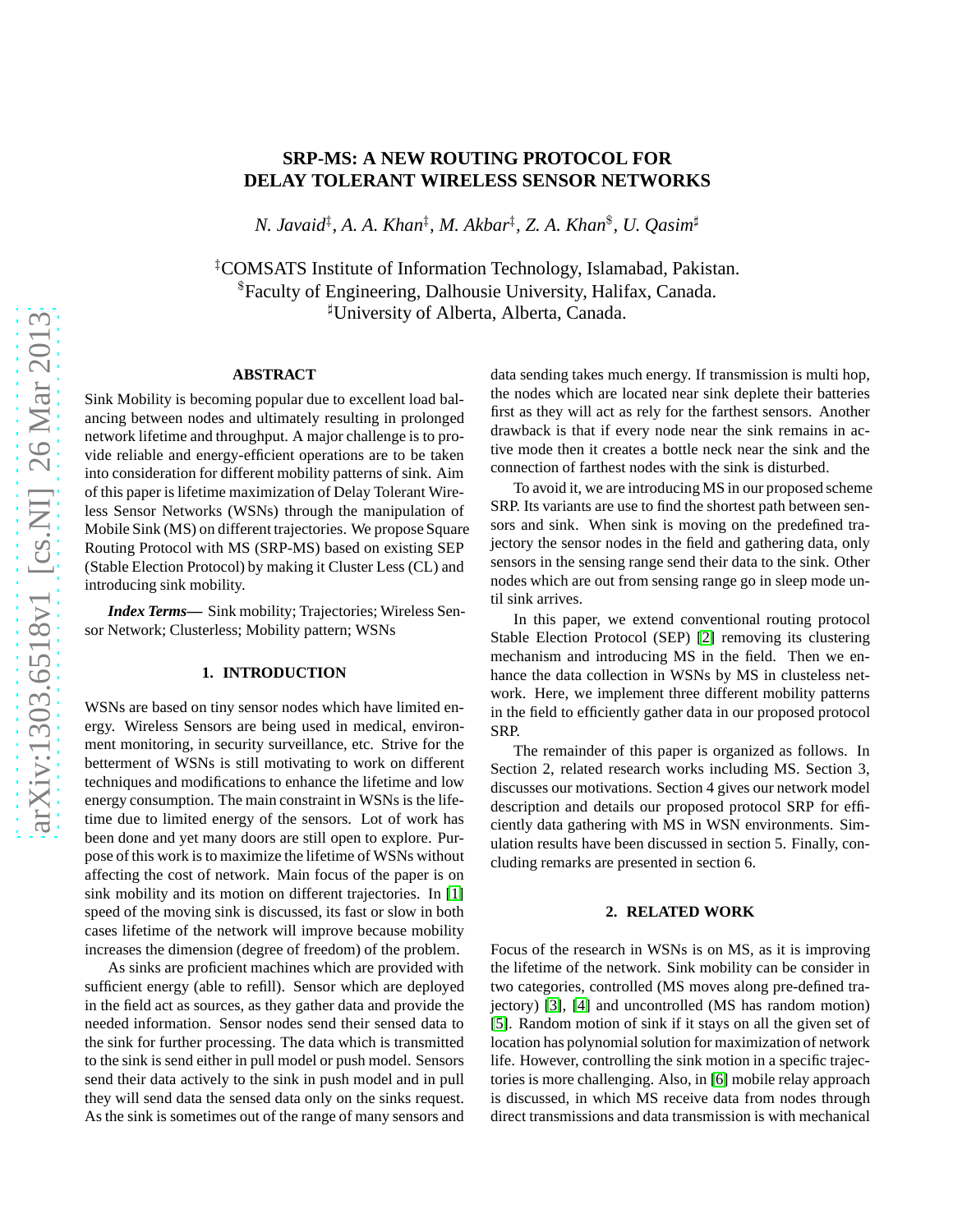movement. Tolerable delay is introduced to avoid over flows and ques [\[7\]](#page-3-6). In [\[8\]](#page-3-7) MS lowers the saturation from the nodes which are close to sink and resulting increase the network life. Authors in [\[9\]](#page-3-8) surveyed variants of Distributed Energy Efficient Clustering (DEEC) on basis of multi level heterogeneous network to two level heterogeneous network. However, hierarchal clustering is discussed in [\[10\]](#page-3-9) by authors. They have used primary and secondary CHs in their clustering hierarchy. In [\[11\]](#page-3-10) the uniform distribution of nodes is used in planed region, hence take full advantage of three level of node heterogeneity.

Communication between sink and the wireless sensor nodes is perform through routing. Their are many techniques for routing, through clustering, multi-hop or direct. If a node has to send the data to sink which is very far then maximum energy is consume in transmission. To save energy and prolong lifetime of the network clustered base techniques are used in which nodes and sink both are stationary. In [\[12\]](#page-3-11) introduced a hierarchical clustering algorithm for sensor networks known as Low Energy Adaptive Clustering Hierarchy (LEACH). LEACH is clustered based routing protocol and cluster formation is distributed. CH election is random, and it rotates this clustering process, to efficiently distribute energy among sensor nodes. However, authors used clustering to evenly balance load between sensor nodes in [\[2\]](#page-3-1), every node in two level heterogeneous hierarchal network selects itself to be a CH on bases of its initial energy compare to other nodes. Authors in [\[13\]](#page-3-12), used clustering with three level of node heterogeneity in terms of energy to prolong network lifetime and stability period. Whereas, clustering technique is used by authors to reduce energy consumption in [\[14\]](#page-3-13), CHs are elected probabilistically on the basis of ratio between residual energy of each node and average energy of network. However, all above mentioned papers they have not discussed sink mobility for prolonging network lifetime.

#### **3. MOTIVATION**

SEP, LEACH, Threshold sensitive Energy Efficient sensor N $\varepsilon$ work protocol (TEEN) [\[15\]](#page-3-14), and Distributed Energy Efficient Clustering (DEEC) [\[14\]](#page-3-13) worked on clustering technique. All sensor nodes send their data to CHs and then CHs forward data to the sink. As sink is static in sensing field, maximum energy is consumed in transmitting data to sink. In order to ensure energy-efficient and reliable communication, this work focuses on MS. We implement various patterns of sink mobility in squared network in our proposed protocol SRP. From residual energy aspect, sink is mobile and nodes switch off their transmitters when they get out of the range of sink. Hence, save energy and performance enhanced than other conventional routing protocols. Our current goal is to achieve a robust self-configured WSN that maximizes lifetime. In above mentioned schemes maximum energy of the sensors is consume in electing CH. Here, in our proposed scheme we introduced MS instead of clustering. Now, sink moves on predefined trajectory and collect data directly. Nodes after transmission go to sleep mode and sink moves on.

### **4. SRP-MS: PROPOSED SCHEME**

There are N number of sensor nodes deployed randomly in the area of  $100 \times 100$  and sink is moving at predefined path within the sensing field. We propose SRP and its variants. We introduce sink mobility in Squared path within the Squared region (SS-SRP). We implement sink mobility in Circular path within the Squared field (SC-SRP) with three different radii. However, in third variant we implement sink mobility in Circular path within the Circular (CC-SRP) sensing field. Strive is to improve the lifetime of the network by introducing two types of nodes normal and advance, and making the sink mobile. In this model sink is mechanically driven and can be recharged, so energy is not a constraint on moving sink, in short we can say that sink as a small vehicle, which is unmanned, and transceiver is attached with it. Mobile sink collects data, not randomly but on the defined path. To avoid buffering over flow of the information packets received at nodes, the tour of the sink and its sojourn locations have specific time, so that all nodes in the network can easily transfer their data without any loss of packets. To make it costeffective sojourn tour is predefined and the distance between the two locations is bounded by  $r_{max}$ . By exploiting the trajectories of sink, we explored different results. If sink moves in the circular pattern within the network it gives best results as compared to other squared mobility pattern. Observed that sum of the sojourn locations is actually the network lifetime.



**Fig. 1**. Alive nodes

## **5. SIMULATION EXPERIMENTS**

During simulations, we propose both square and circular fields with randomly (uniformly) deployed nodes. Following the patterns of MS, we discuss throughput and rates of the dead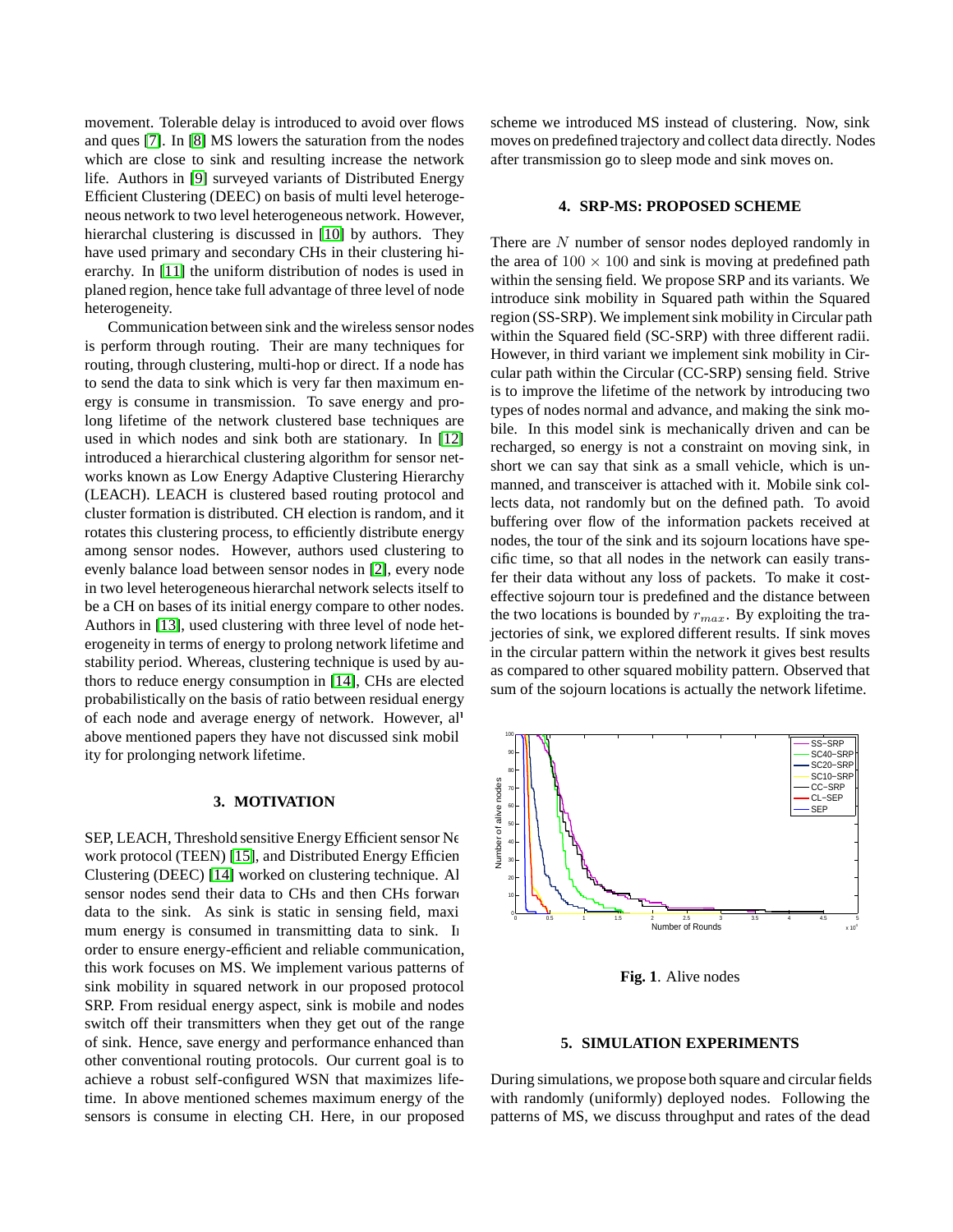nodes. Applied a circular pattern of MS in the square field with different radii,  $10m$ ,  $20m$  and  $40m$ . Then square inside a square field and circle inside the circular field. Finally we compare these results with SEP [\[2\]](#page-3-1), and CL-SEP. Network parameters are defined in table 1.

Comparing the graphs of variants of SRP-MS in SS-SRP and CC-SRP, the trajectory of SS-SRP is given in fig. 3. First node of SS-SRP dies around 3000 round and in CC-SRP at 4100 round. Last node of CC-SRP dies at 45000 rounds and in SS-SRP at 35000 rounds. Dimensions of the square field are  $100m \times 100m$  MS trajectory is also square and its is moving along the perimeter of  $50m \times 50m$  square which is exactly inside the WSN square field. Sensing range of a sink is 35.35m because of the far most nodes on the corner of the field. MS is gathering data efficiently in this way. The nodes placed near to the Square trajectory of sink are maximum time exposed to the sensing range of the sink and stay in awake mode for the longer time as compare to the nodes placed outside.



**Fig. 2**. Squared sink mobility in squared field



**Fig. 3**. Circular sink mobility in squared field

Mobile sink collects data directly from sensor nodes by one hop communication known as direct contact data collection. Data may be retransmitted by the mobile sink if needed. This technique minimizes energy consumption between sensors for communication since sensors do not need to forward messages for each other. These two variants are performing well as compare to others because the MS is receiving maximum data due to the well balanced trajectories. Every sensor node in both fields is directly transmitting sensed data to MS. An other simulation experiment is done by using MS in a circular trajectory with in a square field. Three variants are compared in terms of alive nodes and results are shown in fig. 2. and their trajectories are shown in fig. 3. MS is varied in a circle with 3 different radii  $(40m, 20m, 10m)$ . Observe that, death of first node of SC40-SRP lies in range of 3700th round. This technique beats SC20-SRP, SC10SRP, CL-SEP and SEP in stability period and network lifetime. This is because in SC40-SRP sink is moving at radius of 40 at circular path inside the square field and having sensing range defined as to be 40 because maximum distance from trajectory to corner of the field is 31.35 and distance from trajectory to the center point of the field is 40. So, even if sensor is at corner or at the center of the field would come in sensing range of mobile sink and whole network would be covered. However, if we talk about SC20-SRP it performs poor than SC40-SRP, because in this sink is moving at radius of 20 in circular trajectory inside the square field with sensing range of 51.35. So, nodes inside the trajectory always exposed to mobile sink because of always coming in the sensing range of mobile sink and drains their energy earlier. Nodes outer to the circular trajectory also feels maximum transmission distance when comes in sensing range hence consume more energy as compares to SC40-SRP.

| $E_{elect}$     | 50nJ/bit                    |
|-----------------|-----------------------------|
| $E_{DA}$        | 5nJ/bit/message             |
| $\epsilon_{fs}$ | 10pJ/bit/m <sup>2</sup>     |
| $\epsilon_{mp}$ | 0.0013pJ/bit/m <sup>4</sup> |
| $E_{o}$         | 0.5J                        |
| K               | 4000                        |
| $P_{opt}$       | 0.1                         |
| $\overline{n}$  | 100                         |
| $\alpha$        |                             |
| $m\,$           | 0.1                         |

Table-1 Simulation parameters

If we compare SC10-SRP with SC20-SRP whose topology is shown in fig. 3. Simulation results in fig. 2 shows that SC20-SRP beats SC10-SRP and in stability period and network lifetime because in SC10-SRP sink is moving in circular trajectory with radius 10. Sensing range of the mobile sink here in this scenario is defined as 61.71, as sensing range is very large and nodes within the circular trajectory remain alive and do not go in sleeping mode hence consume their available energy rapidly and die earlier. Hot spot problem arises in multi-hop communication with static sink. This results in making the network disconnected, though most of the sensors are still alive and working. From our simulations we can see that CL-SEP outperforms SEP, as SEP is clustered